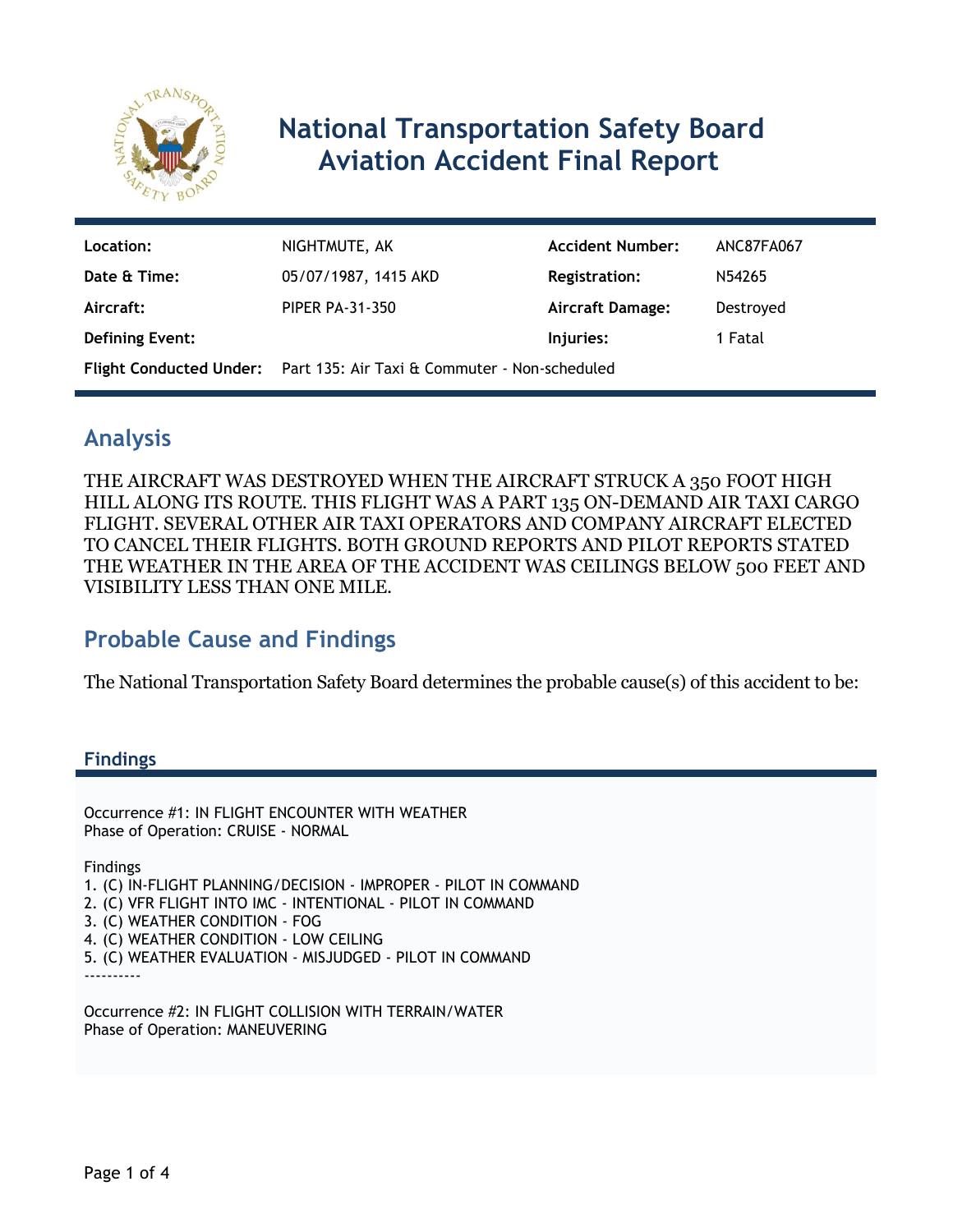## **Factual Information**

#### **Pilot Information**

| Certificate:                     | Airline Transport; Flight<br>Instructor; Commercial; Private                                                                                                                                                                                    | Age:                              | 40. Male   |
|----------------------------------|-------------------------------------------------------------------------------------------------------------------------------------------------------------------------------------------------------------------------------------------------|-----------------------------------|------------|
| Airplane Rating(s):              | Multi-engine Land; Single-engine<br>Land                                                                                                                                                                                                        | Seat Occupied:                    | Left       |
| <b>Other Aircraft Rating(s):</b> |                                                                                                                                                                                                                                                 | <b>Restraint Used:</b>            | Seatbelt   |
| Instrument Rating(s):            |                                                                                                                                                                                                                                                 | <b>Second Pilot Present:</b>      | No.        |
| Instructor Rating(s):            | None                                                                                                                                                                                                                                            | <b>Toxicology Performed:</b>      | <b>Yes</b> |
| <b>Medical Certification:</b>    | Class 1 Valid Medical--w/<br>waivers/lim.                                                                                                                                                                                                       | Last FAA Medical Exam:            | 02/07/1987 |
| <b>Occupational Pilot:</b>       |                                                                                                                                                                                                                                                 | Last Flight Review or Equivalent: |            |
| <b>Flight Time:</b>              | 7040 hours (Total, all aircraft), 20 hours (Total, this make and model), 6531 hours (Pilot In<br>Command, all aircraft), 20 hours (Last 90 days, all aircraft), 10 hours (Last 30 days, all<br>aircraft), 3 hours (Last 24 hours, all aircraft) |                                   |            |

## **Aircraft and Owner/Operator Information**

| Aircraft Make:                    | <b>PIPER</b>             | Registration:                            | N54265                   |
|-----------------------------------|--------------------------|------------------------------------------|--------------------------|
| Model/Series:                     | PA-31-350 PA-31-350      | <b>Aircraft Category:</b>                | Airplane                 |
| Year of Manufacture:              |                          | <b>Amateur Built:</b>                    | No                       |
| Airworthiness Certificate:        | Normal                   | Serial Number:                           | 317405213                |
| <b>Landing Gear Type:</b>         | Retractable - Tricycle   | Seats:                                   | 2                        |
| Date/Type of Last Inspection:     | 05/03/1987, 100 Hour     | <b>Certified Max Gross Wt.:</b>          | 6315 lbs                 |
| Time Since Last Inspection:       | 12 Hours                 | Engines:                                 | 2 Reciprocating          |
| Airframe Total Time:              | 3750 Hours               | <b>Engine Manufacturer:</b>              | <b>LYCOMING</b>          |
| ELT:                              | Installed, not activated | <b>Engine Model/Series:</b>              | TI0-540-J2BD             |
| <b>Registered Owner:</b>          | YUTE AIR SERVICE         | <b>Rated Power:</b>                      | 300 hp                   |
| Operator:                         | PHILIP BINGMAN           | <b>Operating Certificate(s)</b><br>Held: | On-demand Air Taxi (135) |
| <b>Operator Does Business As:</b> | YUTE AIR SERVICE         | <b>Operator Designator Code:</b>         |                          |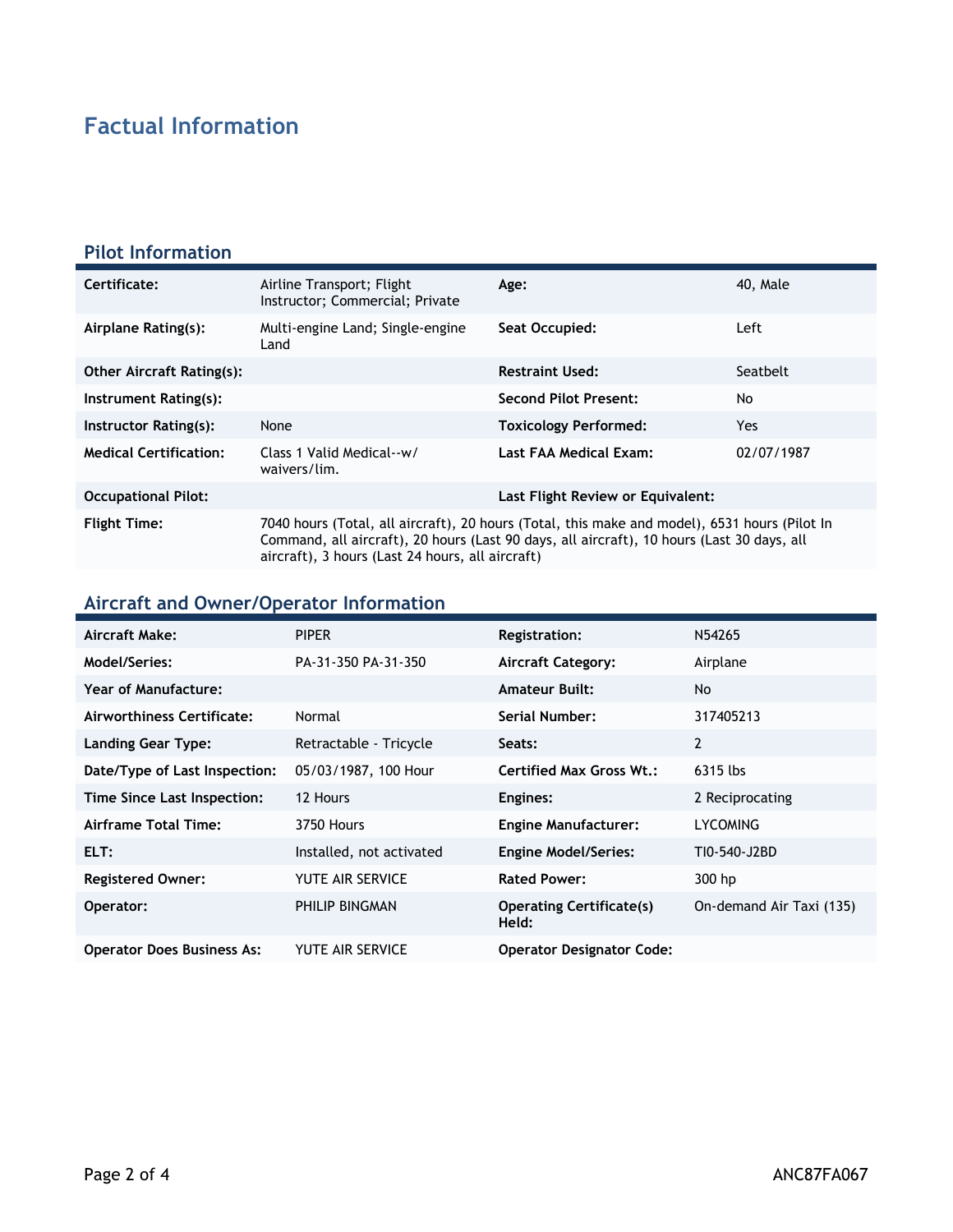## **Meteorological Information and Flight Plan**

| <b>Conditions at Accident Site:</b>     | Instrument Conditions | <b>Condition of Light:</b>                     | Day                           |
|-----------------------------------------|-----------------------|------------------------------------------------|-------------------------------|
| <b>Observation Facility, Elevation:</b> | . 0 ft msl            | Distance from Accident Site:                   | 0 Nautical Miles              |
| <b>Observation Time:</b>                | 0000                  | <b>Direction from Accident Site:</b>           | $0^{\circ}$                   |
| <b>Lowest Cloud Condition:</b>          | Clear / 0 ft agl      | Visibility                                     | 1 Miles                       |
| Lowest Ceiling:                         | Obscured / 500 ft agl | Visibility (RVR):                              | $0$ ft                        |
| <b>Wind Speed/Gusts:</b>                | 6 knots $/$           | <b>Turbulence Type</b><br>Forecast/Actual:     |                               |
| <b>Wind Direction:</b>                  | $140^\circ$           | <b>Turbulence Severity</b><br>Forecast/Actual: |                               |
| <b>Altimeter Setting:</b>               | 29 inches Hg          | <b>Temperature/Dew Point:</b>                  | $-1\degree$ C / $-2\degree$ C |
| <b>Precipitation and Obscuration:</b>   |                       |                                                |                               |
| <b>Departure Point:</b>                 | BETHEL, AK (BET)      | Type of Flight Plan Filed:                     | Company VFR                   |
| Destination:                            |                       | <b>Type of Clearance:</b>                      | None                          |
| <b>Departure Time:</b>                  | 1345 AKT              | Type of Airspace:                              | Class G                       |

## **Wreckage and Impact Information**

| Crew Injuries:      | 1 Fatal | Aircraft Damage:           | Destroyed |
|---------------------|---------|----------------------------|-----------|
| Passenger Injuries: | N/A     | <b>Aircraft Fire:</b>      | On-Ground |
| Ground Injuries:    | N/A     | <b>Aircraft Explosion:</b> | None      |
| Total Injuries:     | 1 Fatal | Latitude, Longitude:       |           |

#### **Administrative Information**

| Investigator In Charge (IIC):            | <b>JAMES</b>                                                                                                                                                                                                                                                                                                                                       | <b>MICHELANGELO</b>                                                                               | <b>Report Date:</b> | 04/25/1988 |
|------------------------------------------|----------------------------------------------------------------------------------------------------------------------------------------------------------------------------------------------------------------------------------------------------------------------------------------------------------------------------------------------------|---------------------------------------------------------------------------------------------------|---------------------|------------|
| <b>Additional Participating Persons:</b> |                                                                                                                                                                                                                                                                                                                                                    | STEVE SMITH; ANCHORAGE, AL<br>WALTER J PIENODY; VERO BEACH, FL<br>JAMES D LA BELLE; ANCHORAGE, AL |                     |            |
| <b>Publish Date:</b>                     |                                                                                                                                                                                                                                                                                                                                                    |                                                                                                   |                     |            |
| <b>Investigation Docket:</b>             | NTSB accident and incident dockets serve as permanent archival information for the NTSB's<br>investigations. Dockets released prior to June 1, 2009 are publicly available from the NTSB's<br>Record Management Division at pubing@ntsb.gov, or at 800-877-6799. Dockets released after<br>this date are available at http://dms.ntsb.gov/pubdms/. |                                                                                                   |                     |            |